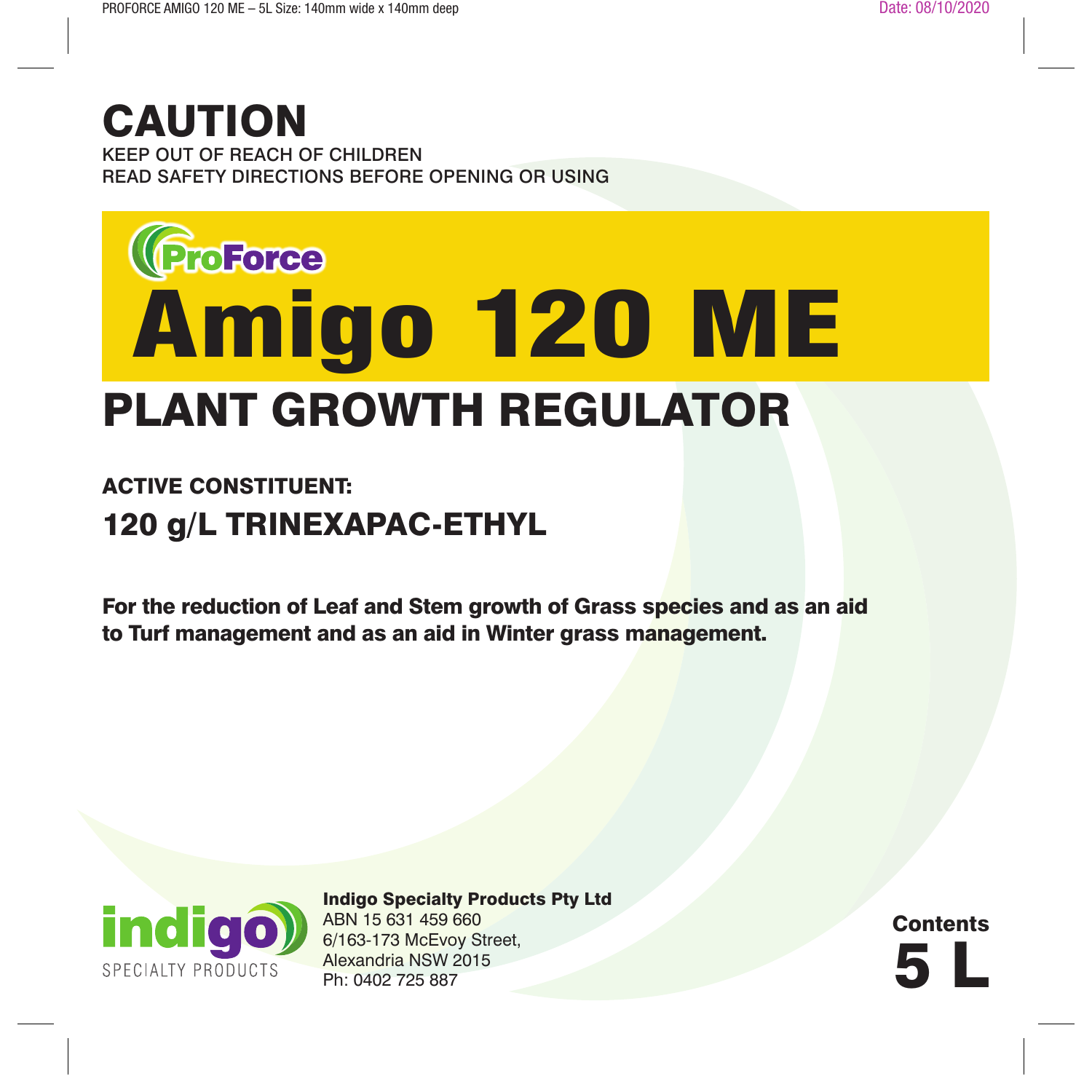## **Greege**<br>Amigo 120 ME

#### PLANT GROWTH REGULATOR

**STORAGE AND DISPOSAL:** Store in the closed, original container in a cool. well-ventilated area. DO NOT store for prolonged periods in direct sunlight. Triple rinse containers before disposal. Add rinsings to spray tank. DO NOT dispose of undiluted chemicals on site. If recycling, replace cap and return clean containers to recycler or designated collection point.

If not recycling, break, crush or puncture and delivery empty packaging for appropriate disposal to an approved waste management facility. If an approved waste management facility is not available, bury the empty packaging 500 mm below the surface in a disposal pit specifically marked and set up for this purpose clear of waterways, desirable vegetation and tree roots, in compliance with relevant local. State or Territory government regulations. DO NOT bury empty containers or product.

**SAFETY DIRECTIONS:** Will irritate the eyes. Avoid contact with eyes. If product in eyes, wash it out immediately with water. When opening the container, preparing spray and using prepared spray, wear cotton overalls buttoned to the neck and wrist, elbow-length nitrile or PVC gloves, a washable hat and face shield or goggles. Wash hands after use. After each day's use, wash gloves, face shield or goggles and contaminated clothing.

**FIRST AID:** If poisoning occurs, contact a doctor or Poisons Information Centre. Telephone Australia 13 11 26, New Zealand 0800 764 766.

**SAFETY DATA SHEET:** Additional information is listed in the safety data sheet (SDS). A safety data sheet for ProForce AMIGO 120 ME Plant Growth Regulator is available from Indigo Specialty Products Pty Ltd on request.

#### **Combustible liquid.**

Keep away from flames and hot surfaces. No smoking. In case of fire: Use to extinguish:  $CO<sub>2</sub>$ , powder or water spray. **May damage the unborn child. Suspected of damaging fertility.** Obtain special instructions before use. IF exposed or concerned: Get medical advice/attention. If eye irritation persists: Get medical advice/attention.

**CONDITIONS OF SALE:** Seller warrants that the product conforms to its chemical description and is reasonably fit for the purposes stated on the label when used in accordance with directions under normal conditions of use. No warranty (other than non-excludable statutory warranties) of merchantability or fitness for a particular purpose, express or implied, extends to the use of product contrary to label instructions, or under off-label permits not endorsed by Indigo Specialty Products Pty Ltd or under abnormal conditions. Indigo Specialty Products Pty Ltd accepts no liability for any loss or damage arising from incorrect storage, handling or use.





Batch No.

Date of **Manufacture** 

APVMA Approval No.: 89394/126228